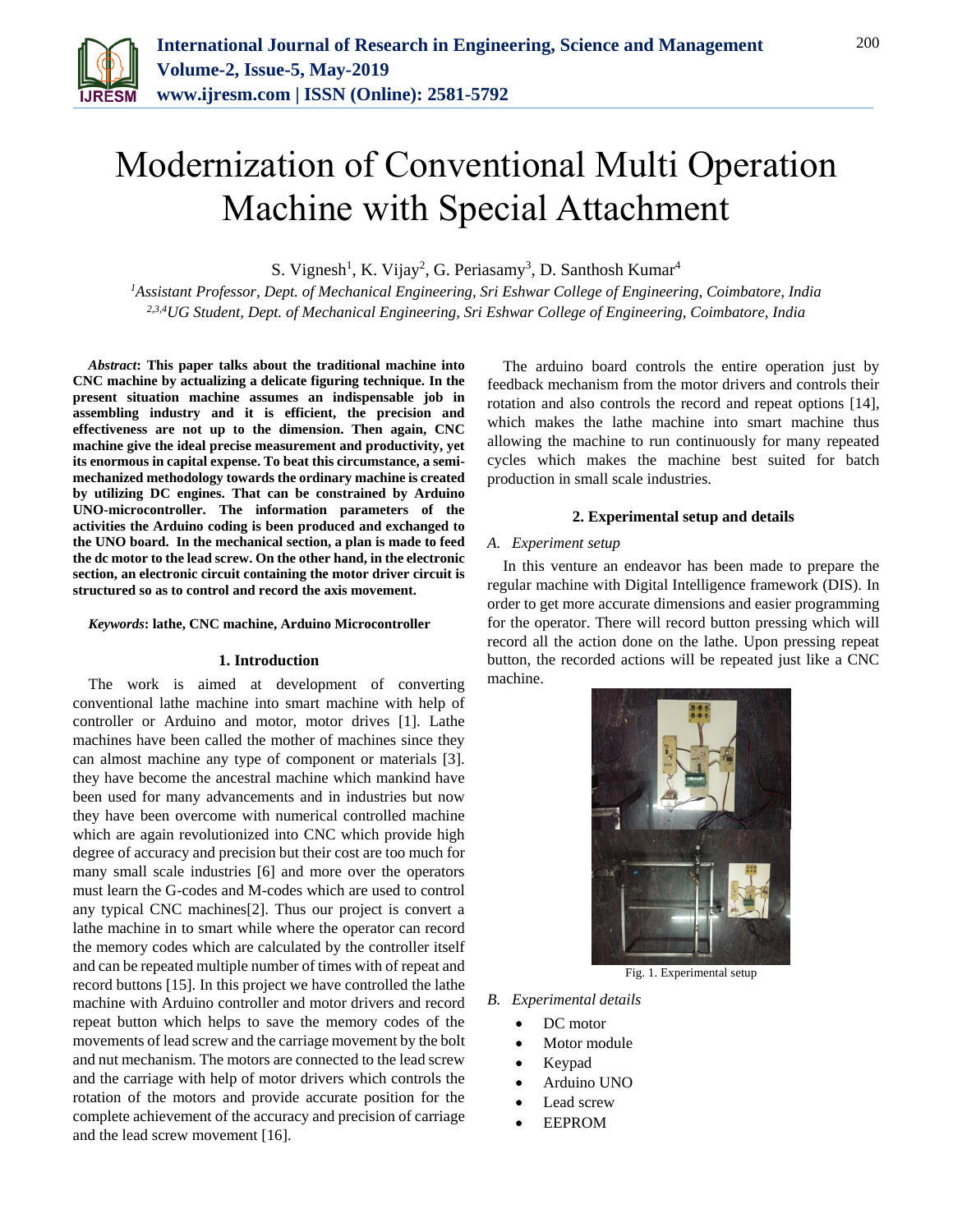

# *C. Arduino UNO*

A microcontroller is a little, ordinarily single chip. PC with the capacity to lead outerflags and react to them. The standard way a microcontroller interfaces with the outside world is through info/yield pins. Microcontrollers should likewise have some interface for programming them as memory to store the projects and to give transitory memory space to program execution.

The Arduino UNO has 14 input/yield sticks on one side (marked 0 through 13) and 6 input/yield sticks on the other (named A0 through A5). It is these pins that permit outside data stream all through the microcontroller. The six pins marked A0 through A5 have the simple to computerized transformation (ADC) capacity. This implies you can gauge a simple voltage (somewhere in the range of 0 and 5V) on these pinsto a specific level of exactness. On account of the Arduino, the exactness is 5/1023 or around 5 mV.



Table 1

| Electrical specifications of Arduino    |                       |
|-----------------------------------------|-----------------------|
| microcontroller                         | AT mega328P           |
| Operating voltage                       | 5V                    |
| Input voltage (recommended)             | $7-12V$               |
| Input voltage(limit)                    | $6-20V$               |
| Digital I/O Pins                        | 14(of which 6 Provide |
|                                         | PWN output)           |
| Analog Input Pins                       | 6                     |
| PWM Digital I/O Pins                    | 6                     |
| DC Current for 3.3V Pin                 | 50 <sub>m</sub> A     |
| Weight of Arduino                       | 25g                   |
| Width                                   | 53.4mm                |
| Length of Aurdino                       | 68.6mm                |
| Clock speed                             | 16MHz                 |
| Electrically Erasable Programmable Read | 1KB (AT mega 328P)    |
| Only Memory (EEPROM)                    |                       |
| SRAM                                    | 2KB                   |
| Flash Memory                            | 32KB                  |

# *A. Working*

When the operator presses the record button while operating the lathe machine the Arduino controller receives the codes for the precise location of the movement of the tool post and the carriage and saves it in the memory and when the codes are stored. They can be repeated by the push of the repeat button. when the operator presses the repeat button, the Arduino controller access the memory codes for the precise location of the carriage and tool post movement by controlling motor rotation with help of motor module which continuously sends feedback to the controller and thus the carriage and tool post movements are controlled in sequence for the perfect matching

of the protect. The operator can repeat the same procedure for many number of identical product to be machined with the same identical dimension. Thus helping in batch production



Fig. 3. Basic connection diagram

#### **3. Conclusion**

The task "Modernization of Conventional Multi Operation Machine with Special Attachment' which utilizes the Arduino is working with attractive condition to meet the resistances and furthermore the nature of the project. Thus this is useful to improve the exactness and accuracy of the parts to be machined in ordinary machine. This is only a model of the undertaking which can be tried adversary continuous ecological issues and other application.

#### **References**

- [1] Prakash N. Parmar, Vikas R. Gondalia, Niraj C. Mehta, "Review on advance automation of conventional lathe machine", 2014.
- [2] M. Minhat. S. B. Mohamed, M. J. Kadhim, M. A. Sulaima and M. S. Kasim "Retrofitting A conventional lathe to digital intelligence system".
- [3] Zin Ei Win. Than Naing Win. Jr., and seine lei winn (2008)."Design of hydraulic circuit for CNC lathe machine converted from conventional lathe machine". World Academy of science. Engineering and technology. 2.380-384.
- [4] Nollet, F., Floquet, T. and Perruquetti, W. (2008), "Observer-based Second Order Sliding Mode Control Laws for Stepper Motors", Control Engineering Practice, 16 (4), 429-443.
- [5] Akshay R Sonawane, Arun Bhiva Rane and D. S. S. Sudhakar, "Development of A3-Axis Cnc Milling Machine With An Open Source Controller", IJRET, Aug-2017.
- [6] S. Vigneshrao, "Design of 3-Axis Computer Numerical Control (Cnc) Router Using Stepper Motor", International Journal of Global Engineering (IJGE), Vol.1, Issue 3, March-2017.
- [7] Kulkarni Bharat P, "Arduino Based 3 axis PCB Drilling Machine", International Journal of Emerging Technologies in Engineering Research (IJETER). Vol. 4, Issue 6, June (2016).
- [8] Jahnavi Madireddy, "Importance of Lathe Machine in Engineering Field and its usage", GlobalJournal of Researches in Engineering: A Mechanical and Mechanics Engineering, Vol. 14, Issue 6, Year 2014,
- [9] Sundar Pandian and S. Raj Pandian, "A Low-Cost Build-Your-Own Three Axis Cnc MillPrototype", International Journal on Mechanical Engineering and Robotics (IJMER), ISSN(Print): 2321-5747, Vol.2, Issue-1, 2014.
- [10] Enchev, M., 2004. "Managing the efficiency of automatic inspection on CNC lathes," 4th International congress on manufacturing technologies. Varna, Bulgaria, pp. 80-84.